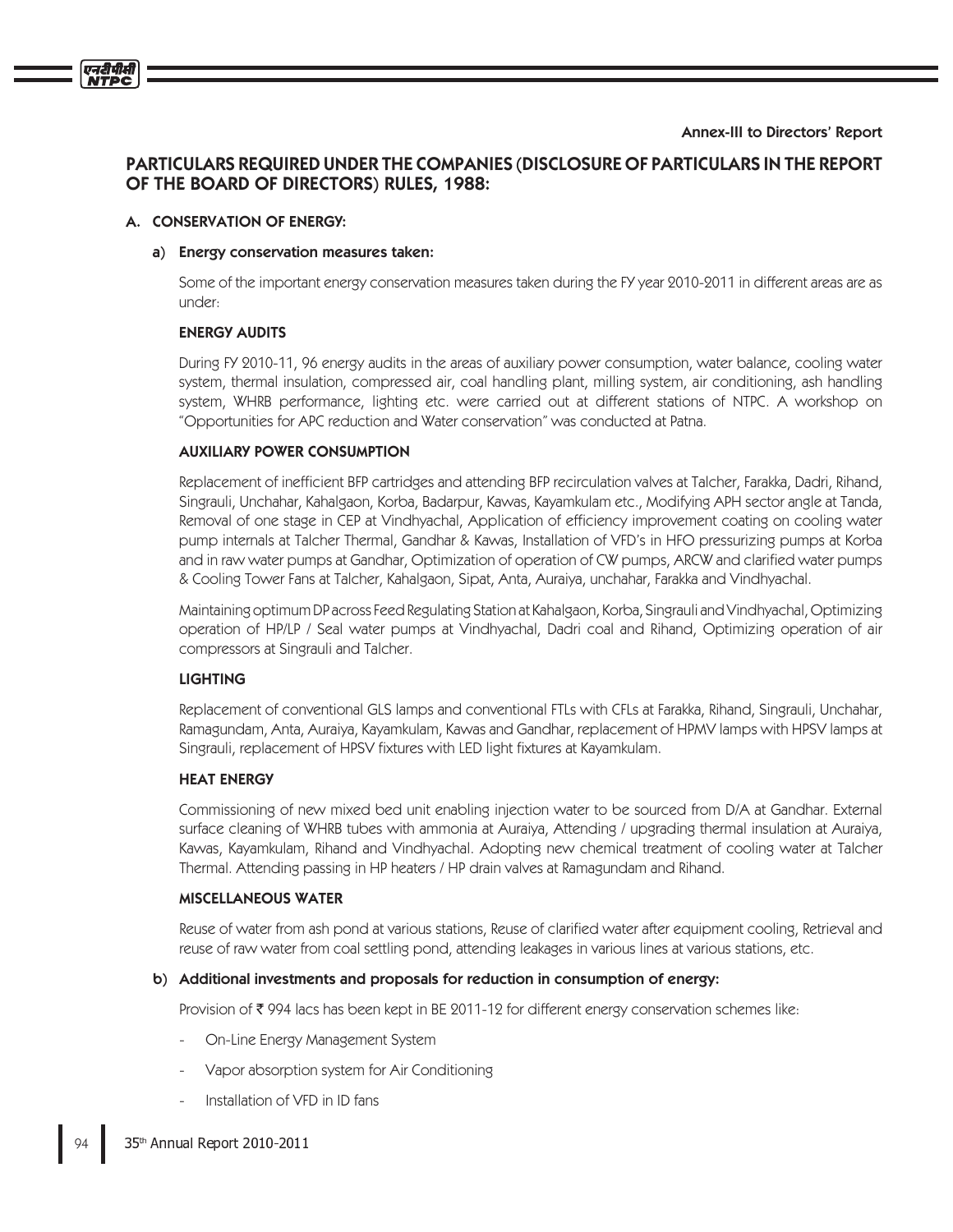### c) Impact of measures taken for energy conservation:

Savings achieved during FY 2010-11 on account of specific efforts for energy conservation:-

| S.No. | <b>Area/Activities</b>                | <b>Energy Unit</b> | Savings Qty. of units | $\bar{z}$ (in Crore) |
|-------|---------------------------------------|--------------------|-----------------------|----------------------|
|       | <b>Flectrical</b>                     | МU                 | 102.33                | 19.09                |
| 2.a   | Heat Energy (equivalent MT of coal)   | МT                 | 99774                 | 3.29                 |
| 2.b   | Heat Energy (equivalent MCM of Gas)   | <b>MCM</b>         | 6.577                 | 6.27                 |
| 2.c   | Heat Energy (equivalent MT of Naptha) | ΜT                 | 10.298                | 0.041                |
| 3     | Miscellaneous Water                   | M.Cu M             | 6.129                 | 1.93                 |
|       | <b>Grand Total</b>                    |                    |                       | 30.621               |

Savings achieved during 2009-10: ₹ 29.60 Crore

# B. Technology Absorption:

Efforts made towards technology as per Form –B (Form-B enclosed)

# C. FOREIGN EXCHANGE EARNINGS AND OUTGO

Activities relating to export initiative taken to increase export, development of new export markets for products and services and export plan:

| Total Foreign Exchange Used/Earned (2010-2011)  | ₹ (in Crore) |
|-------------------------------------------------|--------------|
| Foreign Exchange Outgo<br>1.                    |              |
| Value of Imports calculated on CIF basis:<br>a) |              |
| Capital Goods                                   | 965.31       |
| Spare Parts                                     | 98.73        |
| b) Expenditure:                                 |              |
| Professional and Consultancy Charges            | 5.80         |
| Interest                                        | 514.43       |
| Others                                          | 12.21        |
| Foreign Exchange Earned<br>2.                   |              |
| Consultancy                                     | 1.01         |
| Interest                                        |              |
| <b>Others</b>                                   | 0.1          |

एनरीपीक्ष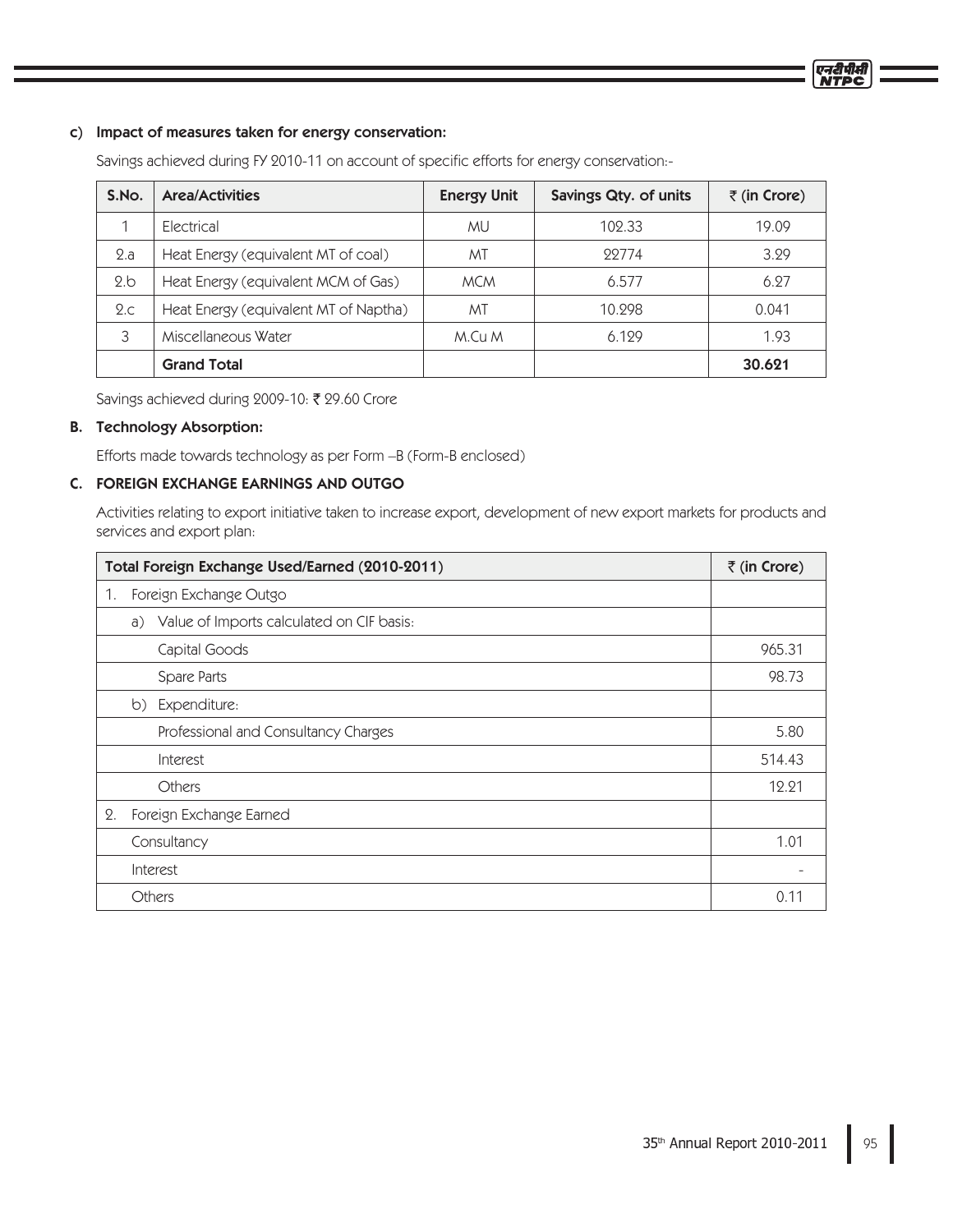### **FORM B**

# FORM FOR DISCLOSURE OF PARTICULARS WITH RESPECT TO ABSORPTION OF TECHNOLOGY

#### 1.0 Specific areas in which NETRA activities have been carried out during 2010 - 11:

- **MOU Projects for 2010 11 Completed:** Feasibility study for  $CO<sub>o</sub>$  fixation for development of product /EOR; a. Feasibility Report for setting up of 100 Kg/day pilot plant of Micro Algae based CO<sub>o</sub> capture technology; Award for Solar heating ventilation and air conditioning (HVAC) system (in final stages); Installation of a demonstration pilot plant at Dadri Thermal for the proof of concept of the theoretical model developed for extraction of moisture from flue gas; Field measurement and validation of Integrated Polarization Depolarization Current – Recovery Voltage measurement (PDC-RVM) apparatus for Insulation condition monitoring of Transformers; 5kW test loop and data generation for performance study of aqua ammonia cycle for efficiency improvement and setting up of 8 Sensor Solar Radiation Station at NETRA.
- Developmental Projects undertaken by NETRA: Preparation of TS for 100 TR Flue gas heat recovery Air b. Conditioning plant; Field trials of Robotic based inspection system at one station; Procurement processing for components of Heat pipe based air-preheater pilot plant; Preparation of feasibility report of 1 MW solar thermal pilot plant; Finalization of Technical Specifications for 2<sup>nd</sup> Phase Advanced computing Center; Installation & Commissioning of integrated biodiesel pilot plant to produce energy for existing biodiesel plant at Dadri; Experimental set up of Thermoelectric Generation; NIT for Pressure swing absorption (PSA) based CO<sub>o</sub> capture pilot plant of 100 Kg/hr flue gas capacity.

#### **Scientific Support to NTPC Stations:** C.

एनटीपीसी

- NETRA continued to provide scientific support to NTPC stations such as: Trial Installation of Software for online chemical monitoring & advisory of Water Chemistry parameters at Singrauli; Trial installation of Artificial Intelligence (AI) based operator advisory for plant performance improvement at Simhadri Unit # 2; Development and Trials of Robotic inspection devices at stations; Retrofitting of VFD drives in existing cooling tower fan motor at Dadri; CFD modeling of 500 MW boilers of Vindhyachal & Korba; Development of PDC-RVM Instrument for Condition Monitoring Transformer Insulating paper; Installation of Integrated biodiesel plant at Dadri; Design of Cathodic protection system for Control of Corrosion Induced damages to RCC structures at Simhadri (Stage 1); Treatment technology of raw water of Badarpur for use in DM and cooling water; Post operational chemical cleaning of 11 boilers; Installation & Commissioning of 8 Sensors Solar Radiation Stations; Fabrication, commissioning and trials of pilot plant for reconditioning FRF at NETRA; Development of Chemical treatment program for cooling water systems at Tanda, Jhajjar, Dadri, Talcher Kaniha, Talcher Thermal, etc; Developed guidelines for cooling water treatment & online corrosion, fouling and microbiological fouling/corrosion and post operational chemical cleaning of boilers; Anticorrosive coatings suitable for DM plant and immersed structures such as condenser water boxes & pipes has been recommended to Badarpur & other stations that also included design of cathodic protection system for condenser water boxes of Badarpur; Recommendations have been given for improving the performance of pre-treatment plants of Kahalgaon, Badarpur & Kawas.
- Environmental Appraisal of 20 stations have been carried out and corrective actions are being taken by the stations based on the appraisal.
- Health Assessment: Fact finding of gas turbine components during its major/minor inspection, Special NDT of generator components (retaining ring, rotor wedge, rotor coupling), Referral jobs for health/life management of boiler components (CBB certified RLA agency).
- **Failure Investigations:** Failure Investigations of Condenser tubes of Tanda, Failure investigation of Condenser tubes of Badarpur, Failure Investigations of Clarified water pipeline at Unchahar, Failure Investigations of Condenser tubes of Tarapore Atomic Power station.
- **Condition Monitoring:** 500 number HV transformers through dissolved gas analysis, over 1300 rotating components through wear-debris analysis, ion-exchange resins of 20 stations.
- Specialized Testings of over 4000 samples in an year.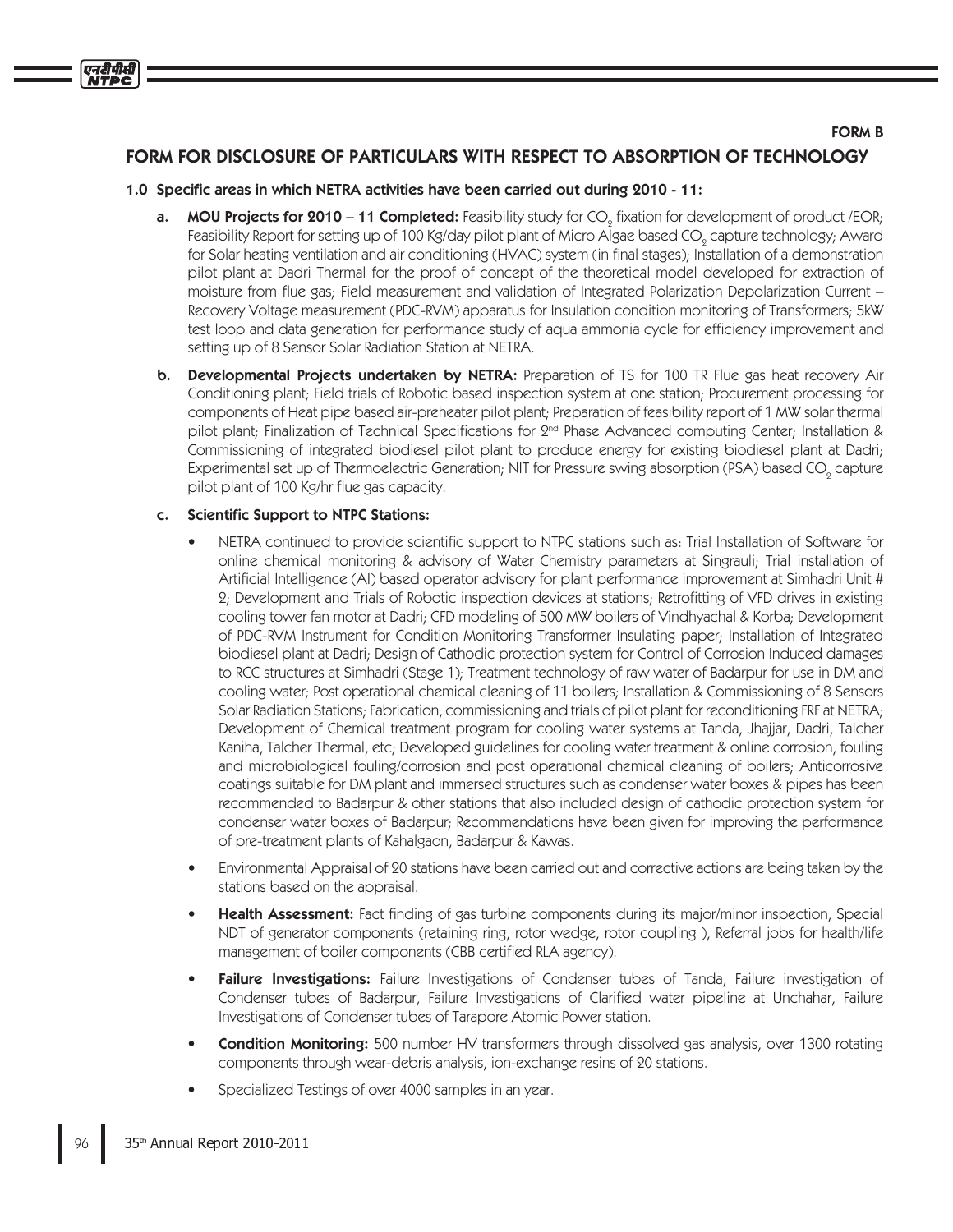#### d. Scientific Support to Other Utilities:

- Scientific services provided to other utilities such as Panipat, Kota Thermal, Lehra Mohabat, Faridabad, JPL (Raigarh), Neyvelli, IPGCL, DVC, PGCIL. NHPC, etc.
- International Consultancy to Fujairah power plant (UAE) for Root Cause investigation of BTF in HRSG's.

## 2.0 Benefits derived as a result of above Research & Technology Development:

NETRA activities as carried out have helped in increasing the availability, reliability and efficiency of the stations. Chemical treatment and corrosion control measures suggested is helping the stations in improving the efficiency, availability and life of various heat exchangers/cooling towers. Techniques developed by NETRA are implemented at stations, which are enhancing the life of boiler & turbine components.

The timely and scientific failure analysis of various components helped in identifying the cause of failure and thus providing necessary input for taking corrective action in preventing re-occurrence of similar failures thereby increasing the availability of power plant equipment.

Studies on CO<sub>n</sub> fixation/utilization; solar thermal; biofuels will result into development of technologies for reduction in the impact on climate change and technologies for affordable renewable energy sources. Development of technologies for efficiency improvement will help in reducing cost of generation.

## **3.0 FUTURE PLANS**

## Developmental Projects planned to be taken up:

- Completion of Installation and Commissioning of bench scale test loop at NETRA of PSA based CO<sub>0</sub> capture technology.
- Lab scale testing and design of Pilot plant for CO<sub>o</sub> utilization through mineralization of fly ash at Ramagundam.
- Supply of equipment and commencement of erection of 40TR solar HVAC plant at NETRA through in-house design & engineering.
- Development of software and its trials for On-line chemical parameter monitoring and advisory at one station through in-house efforts.
- Design and preparation of feasibility report & DPR for 1MW solar Thermal R&D Pilot plant having provision of three type of concentrators.
- Study of micro-algae strains and short listing for detailed CO<sub>0</sub> capturing studies to 10 Nos.
- Draft submission to the Management of R&D Policy in line with DPE's forthcoming guidelines
- Study of low energy absorption building envelope design.
- Specification of bench scale prototype to convert Municipal Solid Waste to fuel.  $\bullet$
- Design & Specification of Pilot plant for Moisture Extraction from flue gas at Ramagundam.  $\blacksquare$
- Deployment of Artificial Intelligence based pilot program for performance optimization at 1 station (Simhadri)
- NIT of 100TR FGHR-AC Pilot Plant at Ramagundam
- Lab scale studies for Thermal Monitoring of Water Wall tubes to identify level of deposits in the tubes.
- Assessment of corrosivity of condenser cooling water and recommending corrective measures at stations.

#### 4.0 Expenditure on R&D:

| S.No.        | <b>Description</b>                                      | Expenditure in $(\overline{\zeta}/\text{Core})$ |               |  |
|--------------|---------------------------------------------------------|-------------------------------------------------|---------------|--|
|              |                                                         | $2010 - 2011$                                   | $2009 - 2010$ |  |
| a)           | Capital                                                 | 3.68                                            | 1.40          |  |
| $\mathbf b)$ | Recurring                                               | 28.30                                           | 20.56         |  |
| $\mathsf{C}$ | Total                                                   | 31.98                                           | 21.96         |  |
| d)           | Total R&D expenditure as a percentage of total turnover | 0.0583%                                         | 0.0475%       |  |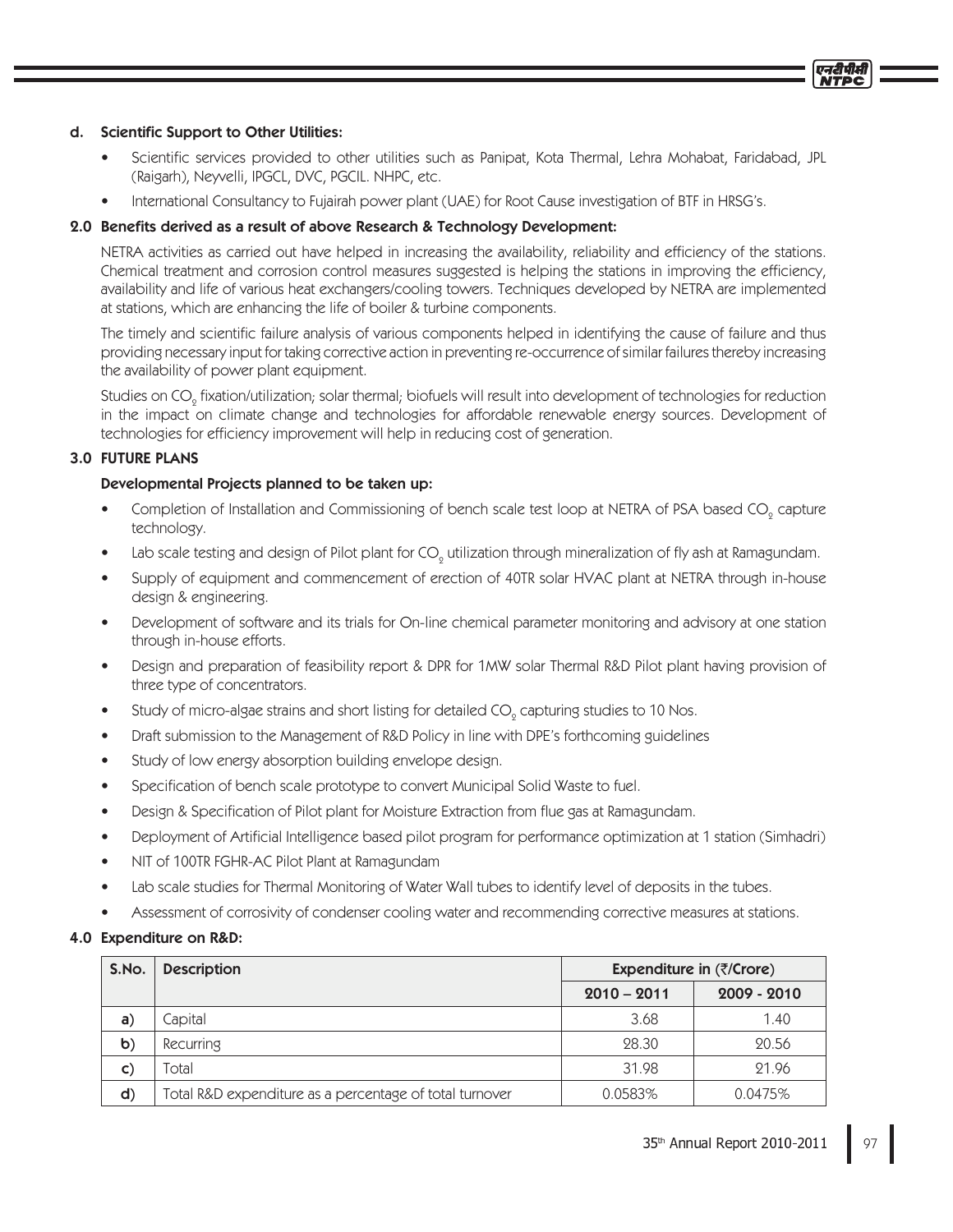## 5.0 Technology Absorption, Adaptation and Innovation

Particulars of some of the important technology imported during last five years are as follows:

| S.No.          | <b>Technology</b>                                                                                                                                                                                                                                              | <b>Year</b> | <b>Stations</b>                                                                                                                                                                                                                                                                           |
|----------------|----------------------------------------------------------------------------------------------------------------------------------------------------------------------------------------------------------------------------------------------------------------|-------------|-------------------------------------------------------------------------------------------------------------------------------------------------------------------------------------------------------------------------------------------------------------------------------------------|
| 1.             | Super critical Technology with 256 Kg/cm <sup>2</sup> Steam<br>Pressure and 565/595 CMS/RH steam temperature<br>is being adopted for improvement in thermal<br>efficiency and reduced emission of green house<br>gasses.                                       | 2008-10     | Being Implemented in Barh-II and further<br>being implemented in 11 units of 660 MW<br>(in Mauda, Sholapur, Meja, Nabinagar<br>and Raghunathpur plant) through bulk<br>tendering mechanism & envisaged for<br>800 MW units (Kudgi, Darlipalli, Gajmara<br>& Lara through Bulk tendering.) |
| $\Omega$       | Implementing IGCC technology for high ash Indian<br>coal                                                                                                                                                                                                       | 2010        | Demonstration plant of about 100 MW<br>capacity at Dadri project of NTPC.                                                                                                                                                                                                                 |
| 3              | Communicable<br>Numerical<br>Relay Technology<br>(on IEC 618500) along with Networking Systems<br>introduced in 33 KV/11KV /6.6 KV/3.3 KV and LV<br>System                                                                                                     | 2009        | Implemented at Dadri-II, Korba-III<br>&<br>IGSTPP, Simhadri-II. Being Implemented<br>in all ongoing projects.                                                                                                                                                                             |
| $\overline{4}$ | Boiler Flame Viewing Camera                                                                                                                                                                                                                                    | 2009        | Implemented in Kahalgaon and Sipat-II                                                                                                                                                                                                                                                     |
| 5              | 4000 TPH Capacity & 4.4 Km long pipe conveyors<br>for transporting coal from port to plant.                                                                                                                                                                    | 2006        | Implemented in Vallur. This is highest<br>capacity pipe conveyor in Asia.                                                                                                                                                                                                                 |
| 6              | Advanced Class Gas Turbines with approx. 60%<br>combined cycle efficiency                                                                                                                                                                                      | 2011        | Envisaged for Kawas-II, Gandhar-II and<br>Kayamkulam-II                                                                                                                                                                                                                                   |
| 7              | As a part of green technology adoption, LED<br>based large video screens have been adopted<br>for control rooms, from 660MW bulk tendering<br>projects onwards.                                                                                                | 2010        | C&I<br>Incorporated<br>the<br>Station<br>$\mathsf{in}$<br>specifications of 660MW bulk tender<br>projects. (Mauda-II,<br>Sholapur,<br>Meja,<br>Nabinagar).                                                                                                                                |
| 8              | Secured & Improved Network design of DDCMIS<br>has been adopted. This secured network design<br>has been incorporated in the specifications along<br>with network security policies & procedures,<br>provision of security audits and specialized<br>training. | 2008        | Incorporated in technical specifications<br>from Bongaigaon onwards. For existing<br>projects, these security policies &<br>procedures have been circulated to all<br>sites.                                                                                                              |

For and on behalf of the Board of Directors

(Arup Roy Choudhury) Chairman & Managing Director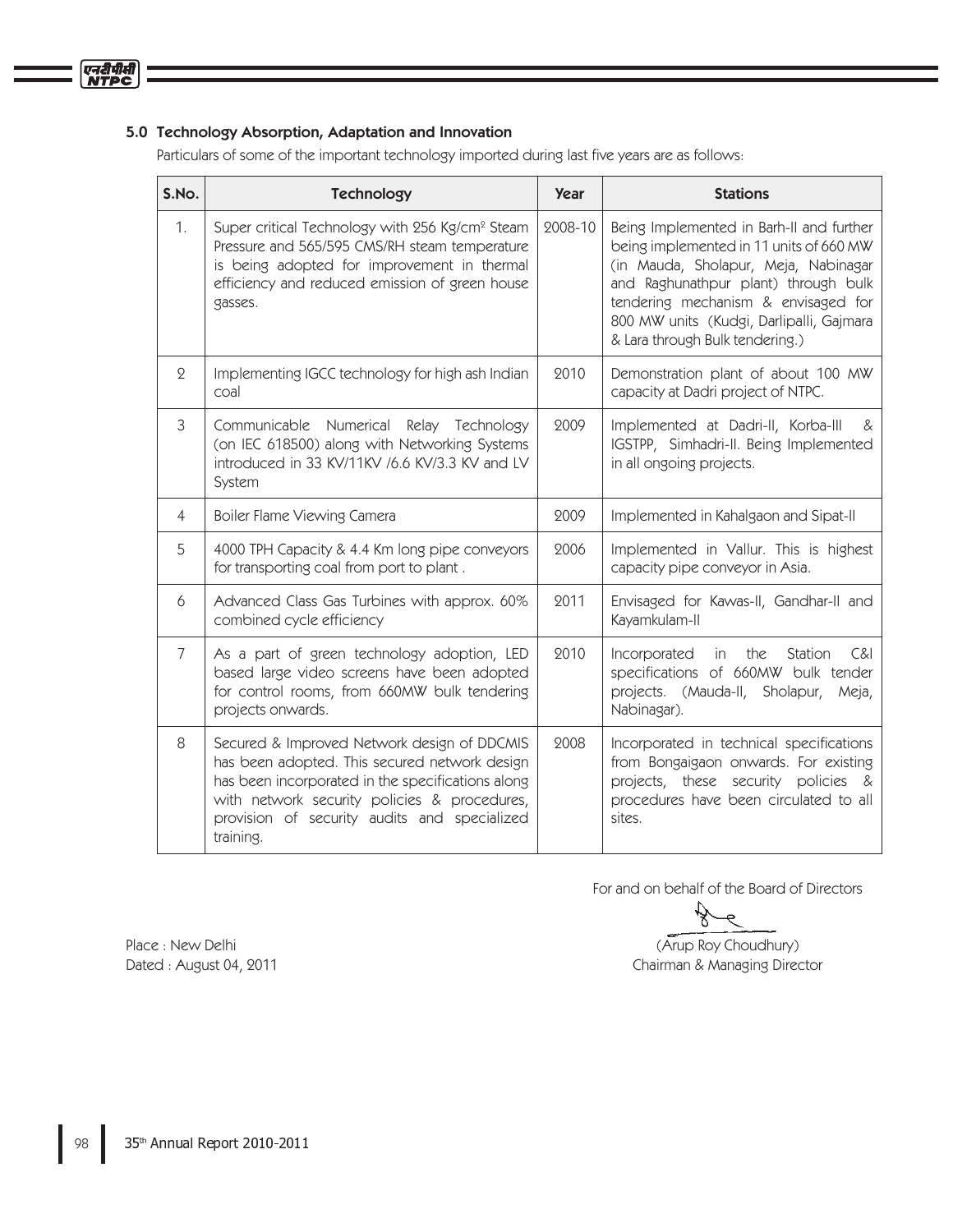Annex-V to Directors' Report

प्रदीपीय

# STATEMENT PURSUANT TO SECTION 212 OF THE COMPANIES ACT, 1956 RELATING TO **SUBSIDIARY COMPANIES**

|            |                 | <b>NAME OF THE</b><br>SUBSIDIARY*                                                                                                   | <b>NTPC ELECTRIC</b><br><b>SUPPLY</b><br><b>COMPANY LTD.</b> | <b>NTPC VIDYUT</b><br><b>VYAPAR NIGAM</b><br>LTD. | <b>NTPC HYDRO</b><br>LTD.                       | <b>KANTI BIJLEE</b><br><b>UTPADAN</b><br><b>NIGAM LIMITED</b> | <b>BHARTIYA RAIL</b><br><b>BIJLEE</b><br><b>COMPANY</b><br><b>LIMITED</b> |
|------------|-----------------|-------------------------------------------------------------------------------------------------------------------------------------|--------------------------------------------------------------|---------------------------------------------------|-------------------------------------------------|---------------------------------------------------------------|---------------------------------------------------------------------------|
| 1.         |                 | Financial year of the<br>Subsidiary ended on                                                                                        | March 31, 2011                                               | March 31, 2011                                    | March 31, 2011                                  | March 31, 2011                                                | March 31, 2011                                                            |
| $\Omega$ . |                 | Date from which they<br>became Subsidiary                                                                                           | August 21, 2002                                              | November 1,<br>2002                               | December 12,<br>2002                            | September 6,<br>2006                                          | November 22,<br>2007                                                      |
| 3.         |                 | Share of the subsidiary held by the<br>company as on March 31, 2011                                                                 |                                                              |                                                   |                                                 |                                                               |                                                                           |
|            |                 | a) Number & face value                                                                                                              | 80,910 equity<br>shares of<br>₹ 10/- each                    | 2,00,00,000<br>equity shares of<br>₹ 10/- each    | 11,39,59,500<br>equity shares of<br>₹ 10/- each | 5,71,51,000<br>equity shares of<br>₹ 10/- each                | 35,52,00,000<br>equity shares of<br>₹ 10/- each                           |
|            |                 | b) Extent of holding                                                                                                                | 100%                                                         | 100%                                              | 100%                                            | 64.57%                                                        | 74%                                                                       |
| 4.         |                 | The net aggregate amount of the<br>subsidiary companies Profit/(loss)<br>so far as it concerns the member of<br>the holding company |                                                              |                                                   |                                                 |                                                               |                                                                           |
|            |                 | a) Not dealt with in the holding<br>company's accounts                                                                              |                                                              |                                                   |                                                 |                                                               |                                                                           |
|            | i)              | For the financial year<br>ended March 31, 2011                                                                                      | 6,01,49,800                                                  | 30,05,81,892                                      | <b>NIL</b>                                      | (14, 58, 26, 762)                                             | (2, 31, 384)                                                              |
|            | $\mathsf{ii}$ ) | Upto the previous<br>financial years of the<br>subsidiary company                                                                   | 43, 19, 34, 036                                              | 79,61,907                                         | (813, 26, 692)                                  | (7, 78, 816)                                                  | (48, 87, 604)                                                             |
|            |                 | b) Dealt with in the holding<br>company's accounts                                                                                  |                                                              |                                                   |                                                 |                                                               |                                                                           |
|            |                 | (i) For the financial year<br>ended March 31, 2011                                                                                  | Nil                                                          | Nil                                               | Nil                                             | Nil                                                           | Nil                                                                       |
|            |                 | (ii) For the previous financial<br>year of the subsidiary<br>company since they<br>become the holding<br>company's subsidiaries     | Nil                                                          | Nil                                               | Nil                                             | Nil                                                           | Nil                                                                       |

\* The name of Pipavav Power Development Company Limited, a wholly-owned subsidiary of NTPC Limited has been struck off from the Registrar of Companies, Delhi & Haryana w.e.f. 28.01.2011 pursuant to Section 560 of the Companies Act, 1956 and the said Company stands dissolved w.e.f. 28.01.2011.

For and on behalf of the Board of Directors

(Arup Roy Choudhury) Chairman & Managing Director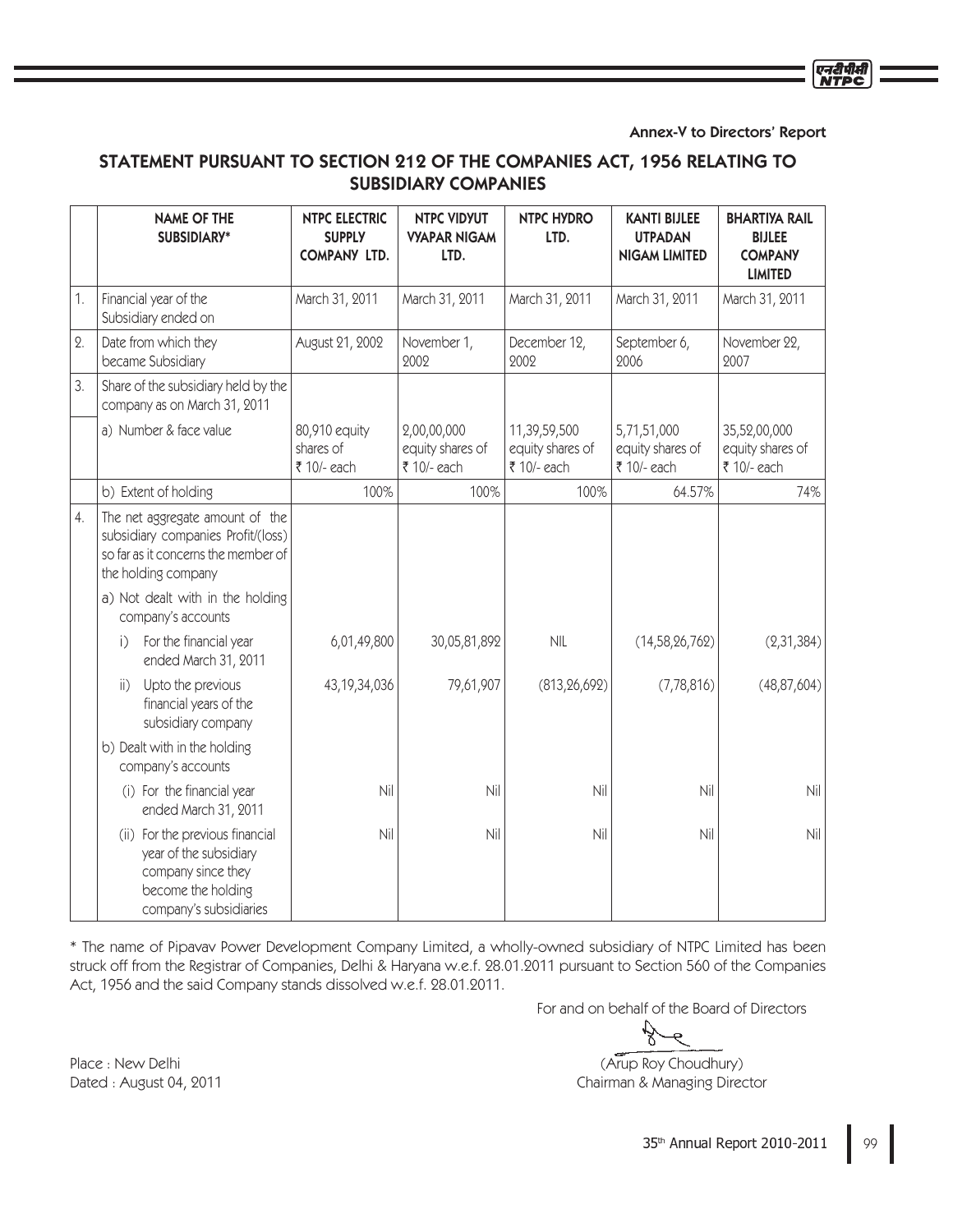## Annex- VI to Directors' Report

# STATISTICAL DATA OF GRIEVANCE CASES

| S.<br>No. | <b>Particulars</b>                                       | <b>Public Grievance</b><br>Cases | <b>Staff Grievances</b><br>Cases |
|-----------|----------------------------------------------------------|----------------------------------|----------------------------------|
|           | Grievance cases outstanding at the beginning of the year |                                  | 6                                |
| 2.        | Grievance cases received during the year                 |                                  | 22                               |
| 3.        | Grievance cases disposed of during the year              |                                  | 26                               |
| 4.        | Grievance Cases outstanding at the end of the year       |                                  | 9                                |
|           |                                                          |                                  |                                  |

# 2010-2011

For and on behalf of the Board of Directors

ř

(Arup Roy Choudhury) Chairman & Managing Director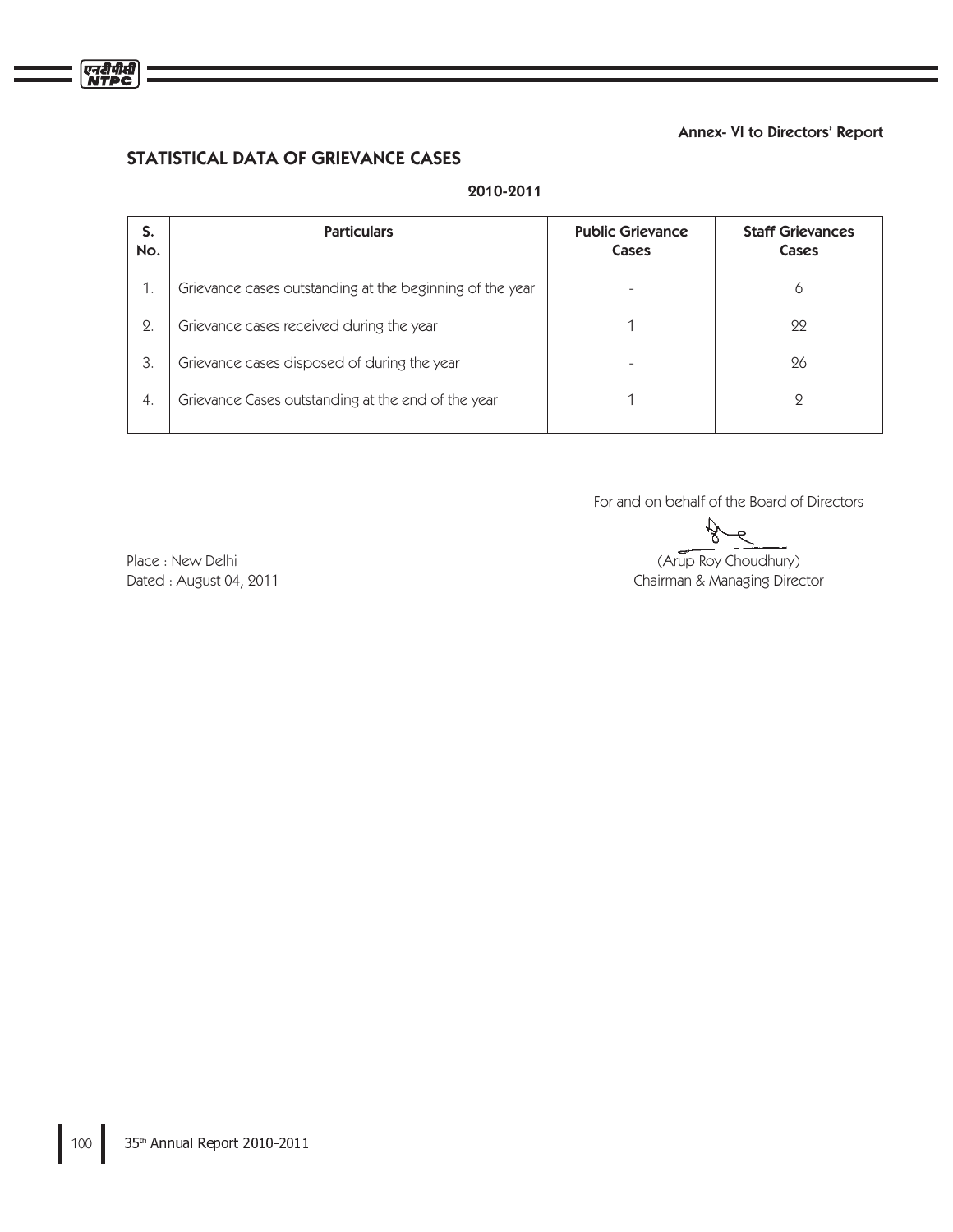Annex-VII to Directors' Report

# STATICAL INFORMATION ON RESERVATION OF SCs/STs FOR THE YEAR 2010

| Group | <b>Employees on Roll</b> | <b>SCs</b> | %age  | <b>STs</b> | %age  |
|-------|--------------------------|------------|-------|------------|-------|
|       | 14005                    | 1674       | 11.95 | 589        | 4.20  |
| B     | 5085                     | 788        | 15.49 | 356        | 7.00  |
|       | 5877                     | 1038       | 17.66 | 410        | 6.97  |
| D     | 1137                     | 241        | 21.19 | 152        | 13.36 |
| Total | 26104                    | 3741       | 14.33 | 1507       | 5.77  |

#### Representation of SCs/STs as on 01.01.2011:

Recruitment of SCs/STs during the year 2010:

| Group | <b>Total Recruitment</b> | <b>SCs</b>               | %age                     | <b>STs</b>               | %age  |
|-------|--------------------------|--------------------------|--------------------------|--------------------------|-------|
|       | 1129                     | 121                      | 10.71                    | 51                       | 4.51  |
| B     | $\overline{\phantom{0}}$ | $\overline{\phantom{0}}$ | $\overline{\phantom{a}}$ | $\overline{\phantom{a}}$ |       |
|       | 132                      | 30                       | 22.72                    |                          | 0.75  |
| D     | 23                       |                          | 34.78                    |                          | 30.43 |
| Total | 1284                     | 159                      | 12.38                    | 59                       | 4.59  |

Promotions of SCs/STs during the year 2010:

| Group        | <b>Total</b> | <b>SCs</b> | %age  | <b>STs</b> | %age |
|--------------|--------------|------------|-------|------------|------|
|              | 3154         | 377        | 11.95 | 119        | 3.77 |
| B            | 1084         | 144        | 13.28 | 66         | 6.08 |
|              | 1237         | 232        | 18.37 | 75         | 6.06 |
| D            | 149          | 31         | 20.80 |            | 6.04 |
| <b>Total</b> | 5624         | 784        | 13.94 | 269        | 4.78 |

The following backlog vacancies reserved for SCs/ STs/ OBCs have been filled through special recruitment drive/ advertisement of backlog vacancies along with current vacancies:

 $SCs$  : 14

 $STs$  : 14

For and on behalf of the Board of Directors

#### (Arup Roy Choudhury) Chairman & Managing Director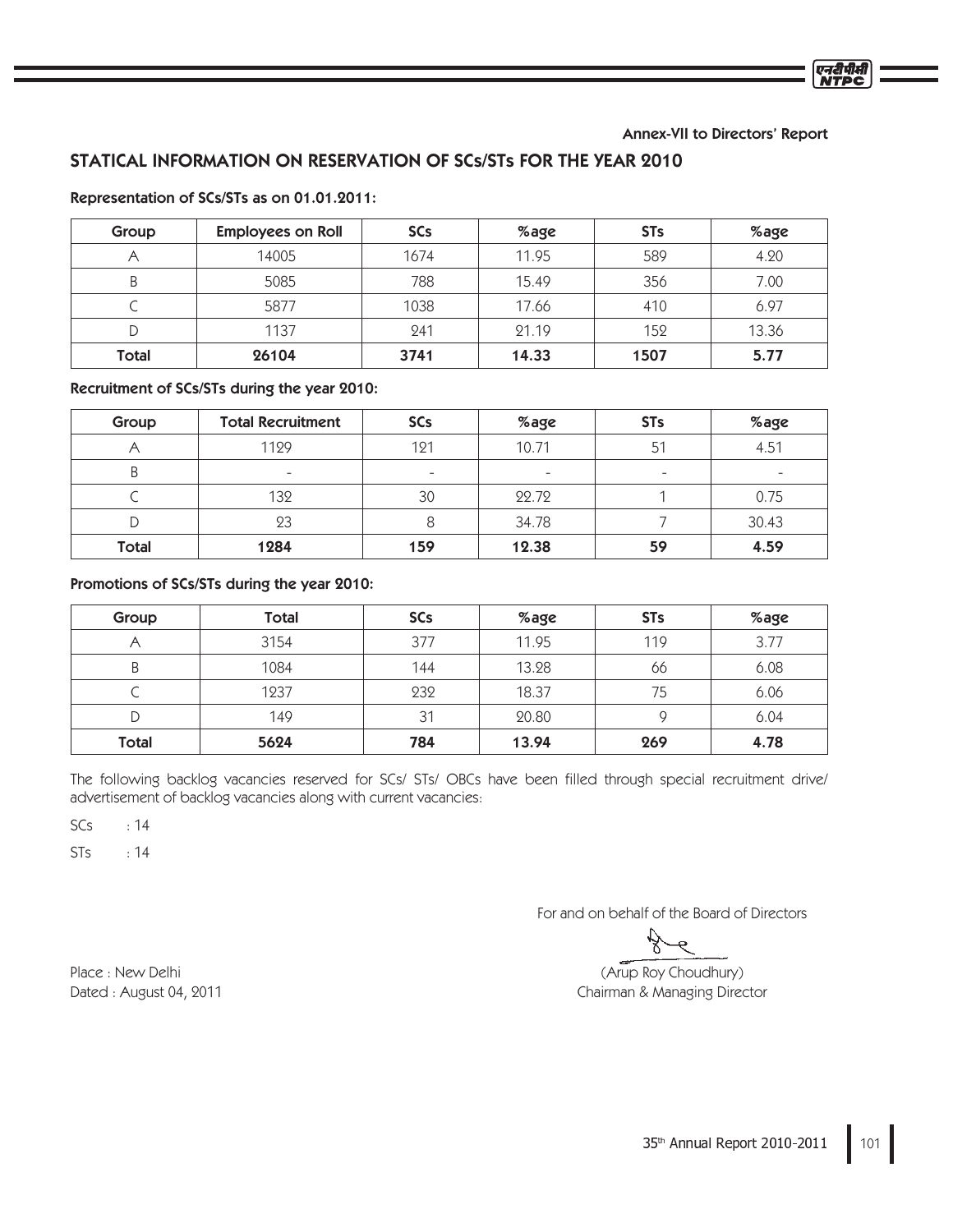# Annex- VIII to Directors' Report

# PHYSICALLY CHALLENGED PERSONS

एनटीपीसी

With a view to focus on its role as a socially responsible and socially conscious organization, your Company has endeavored to take responsibility for adequate representation of physically challenged persons (PCP) in its workforce. In this view, your Company NTPC launched a massive recruitment drive to make up the shortfall of PCP. Presently, 470 PCP (94 VH, 106 HH and 270 OH) are on rolls of NTPC. Reservation has been provided for PH as per rules/ policy. Some of the other initiatives taken for the welfare of physically challenged persons by NTPC over the years are as under:

- For individual needs of the Visually Hampered employees, screen reading software and Braille shorthand machines, made available by the Projects of NTPC. A website has been made PCP friendly particularly for Low Vision Employees.
- "Sign language" training for the employees in general.
- Changes in the existing building have been/ are being made to provide barrier free access to physically challenged.
- Ramps have also been provided for unhampered movement of wheel chairs.
- At most of the NTPC Projects, wherever houses are located in multi-storied structures, allotments to PCP has been made on the ground floor.
- Special parking enclosure near the ramp at the office entrance as well as Physically Handicapped friendly toilet and lift at CC and Projects.
- Wheel chairs have been provided to employees with orthopedics disabilities. If required, the assistance of an attendant has also been sanctioned.
- Wherever required, gates/door of the quarter have been widened.
- At CC, procurement of stationery items like files, envelopes are mainly being done from NGOs/ Agencies like ADDI, MUSKAN, Blind Relief Association who are working for physically challenged thereby creating indirect employment.
- Paintings made by disabled persons have also been procured and placed at different locations in the Company Offices.
- Medical camps have been organized in various projects of NTPC for treatment and distribution of aids like artificial limbs, tricycles, wheelchairs, calipers etc.
- Shops have been allotted in NTPC Township to PCP so that they may earn their livelihood. Similarly, PCOs within/ outside plant premises are also allotted to PCP.
- Regular interactive meetings are being organized with physically challenged employees.
- Training needs are being fulfilled as per the individual requirement.
- 10 number of Scholarships @ ₹1,500/- per month/ per student are given to PH students pursuing MBA/ PGDBM/Degree in Engineering Courses.
- Petty contracts like book binding, scribbling pad preparation from waste paper, file binding, furniture repair, screen  $\equiv$ printing, spiral binding, painting contract are also being given to disabled persons.
- Physically challenged (Orthopedically Handicapped) employees have been allowed to purchase a three wheeler vehicle with a hand fitted engine against their normal entitlement (advance for scooter/ motorcycle/ moped) under NTPC conveyance Advance Rules.
- At all Projects/ Offices, Nodal Officers (Physically Challenged) have been nominated.
- Reimbursement towards low vision aids, dark glasses etc. subject to maximum of ₹ 1,000/- every year has been introduced. Similarly hearing aid behind the ear model for each ear restricted to ₹ 10,000/- or actual cost whichever is lower has been introduced. It may be replaced every four years subject to certificate of condemnation by ENT Specialist.
- Relaxation in qualifying marks for open recruitment: pass marks only and also 10% relaxation in written test and interview from the year-2002 onwards.
- The minimum performance level marks for promotions within the cluster is relaxed by 3 marks in case of employees belonging to SC/ST/Physically Challenged category.
- NTPC had launched special recruitment drive for filling up 18 backlog vacancies for PCP in Group-A Posts out of which 16 posts have been filled during the year 2010.

For and on behalf of the Board of Directors

۵ (Arup Roy Choudhury)

Chairman & Managing Director

Place: New Delhi Dated: August 04, 2011

109 35th Annual Report 2010-2011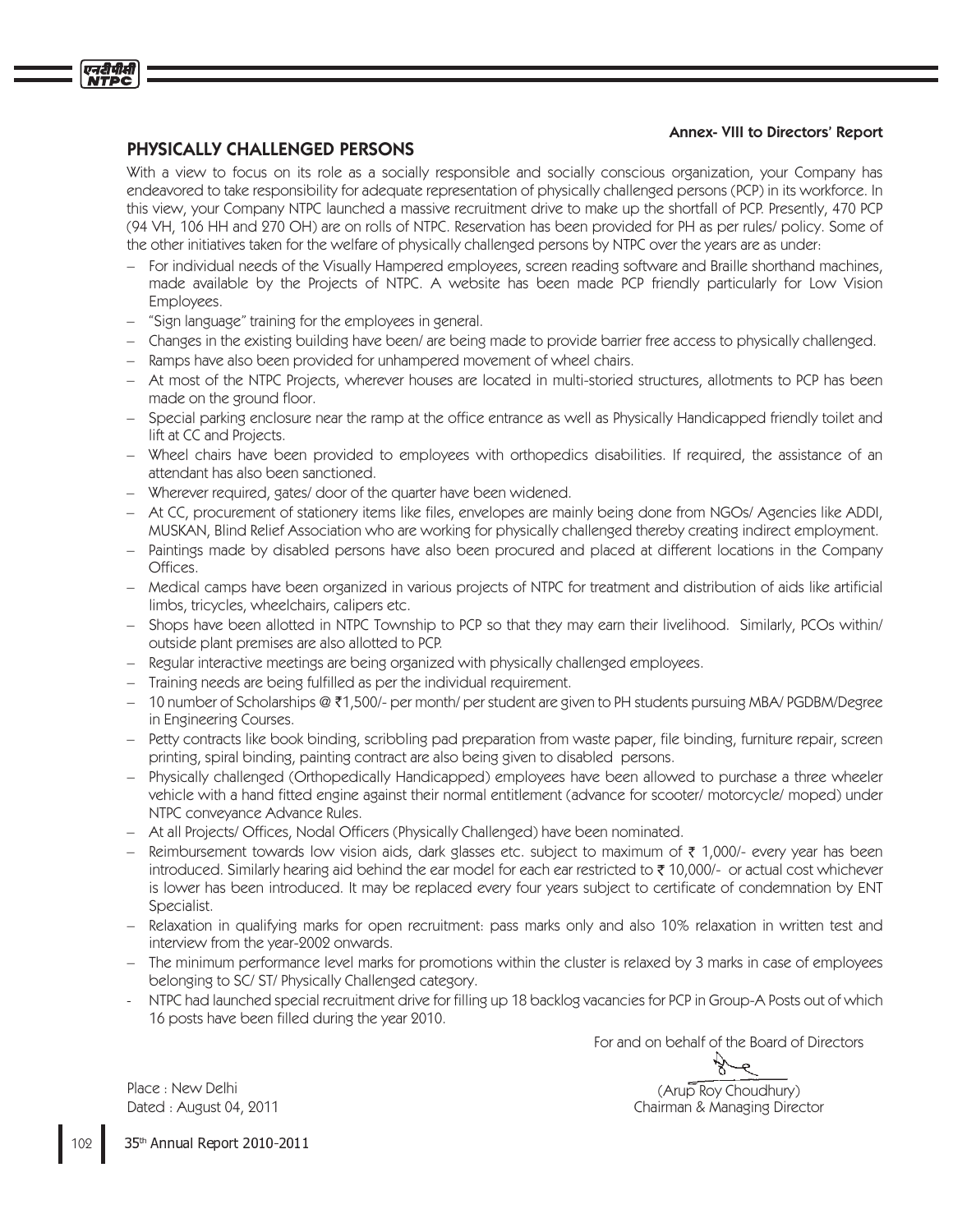#### Annex-IX to Directors' Report

# UNGC - Communication on Progress (2010-11)

NTPC expresses its continued support for the Global Compact and its commitment to take action in this regard, as was communicated by the Chairman & Managing Director, NTPC in his letter dated May 29, 2001 addressed to Secretary General, United Nations.

NTPC has posted the brief of Global Compact and its commitment to the principles of GC on its website at www.ntpc.  $\overline{\text{co.in}}$ . The principles of GC were communicated to all employees through in – house magazines, internal training programmes and posters. NTPC, a core member of Global Compact Network (GCN), India, (formerly known as Global Compact Society) actively participated in the Annual Convention of the Global Compact Network at Mumbai and Asia Pacific Regional Conclave at New Delhi. NTPC representative contributed as faculty for various training programmes organized by GCN for Global Compact Member Organizations in Chennai and Delhi.

NTPC is in the process of preparing its "Corporate Sustainability Report" covering Economic, Environmental and Social aspects with the "triple bottom line" approach based on widely accepted and updated Global Reporting Initiative (GRI) Guidelines.

# Human Rights: Principle 1-2

Most of NTPC's operating power stations are located in remote rural areas which are socio-economically backward and deficient in the basic civic amenities. NTPC, as responsible corporate citizen has been addressing the issue of community development is the neighbourhood areas of its stations impacted due to establishment of the project, initially as part of Resettlement and Rehabilitation (R&R) effort continued subsequently under the "Community Development (CD) Policy".

Keeping in view the changed Business environment, Global practices and detailed guidelines issued from DPE, Ministry of Heavy Industry & Public Enterprises, revised CSR Community Development (CD) policy of NTPC has been approved by Board of Directors in August 2010.

Under this policy, during 2010-11, your Company has taken up a large number of activities for carrying out comprehensive Community Development work in the area of health, education, drinking water and peripheral development in the neighbourhood of 20 operating stations. In addition, Quality Circles (QCs) are functioning in neighborhood villages of its stations. NTPC employees participate in various CD activities through Employee Voluntary Organization for Initiative in Community Empowerment (EVOICE).

NTPC supported/committed support to various Institutions/Bodies and undertook initiatives for major activities like self reliance for tribal girls/women, construction of girls hostel, construction of school sum multi-purpose building, preparation and development of Audio Study material for visually challenged persons, construction of houses for affected people due to damage caused by cloud burst in August 2010 in Leh, construction of road, supply of drinking water through pipeline to villages, construction of a bridge over drain, etc.

NTPC members were actively involved in reviews of draft preparation of "ISO 26000 Guidance on Social Responsibility and the implications for Developing Countries" by Bureau of Indian Standard (BIS) and participated regularly in various workshops/ meetings in the capacity of "industry experts on CSR".

NTPC is also member of Corporate Roundtable on Development of Strategies for Environment (CoRE) initiated by TERI and is supporting its principles outlined in the CoRE sustainability Charter drawn from International Chamber of Commerce's Business Charter for Sustainable Development.

NTPC has also adopted the Social Code framed by India partnership Forum promoted by Confederation of Indian Industries (CII) and UNDP and is closely associated with Bureau of Indian Standard (BIS) in formation of "Standard on Good Governance" and with Ministry of Corporate Affairs in drafting Draft National Voluntary Guidelines on Social, Environmental & Economic responsibilities of Business.

Major activities taken up by NTPC in this area are highlighted under the head "Inclusive Growth" and "NTPC Foundation" under Directors' Report for the Annual Report 2010-11.

# Labour Standard: Principle 3-6

For addressing the issue of labour standard in comprehensive manner, NTPC has decided to adopt international standards like SA-8000 and OHSAS-18001.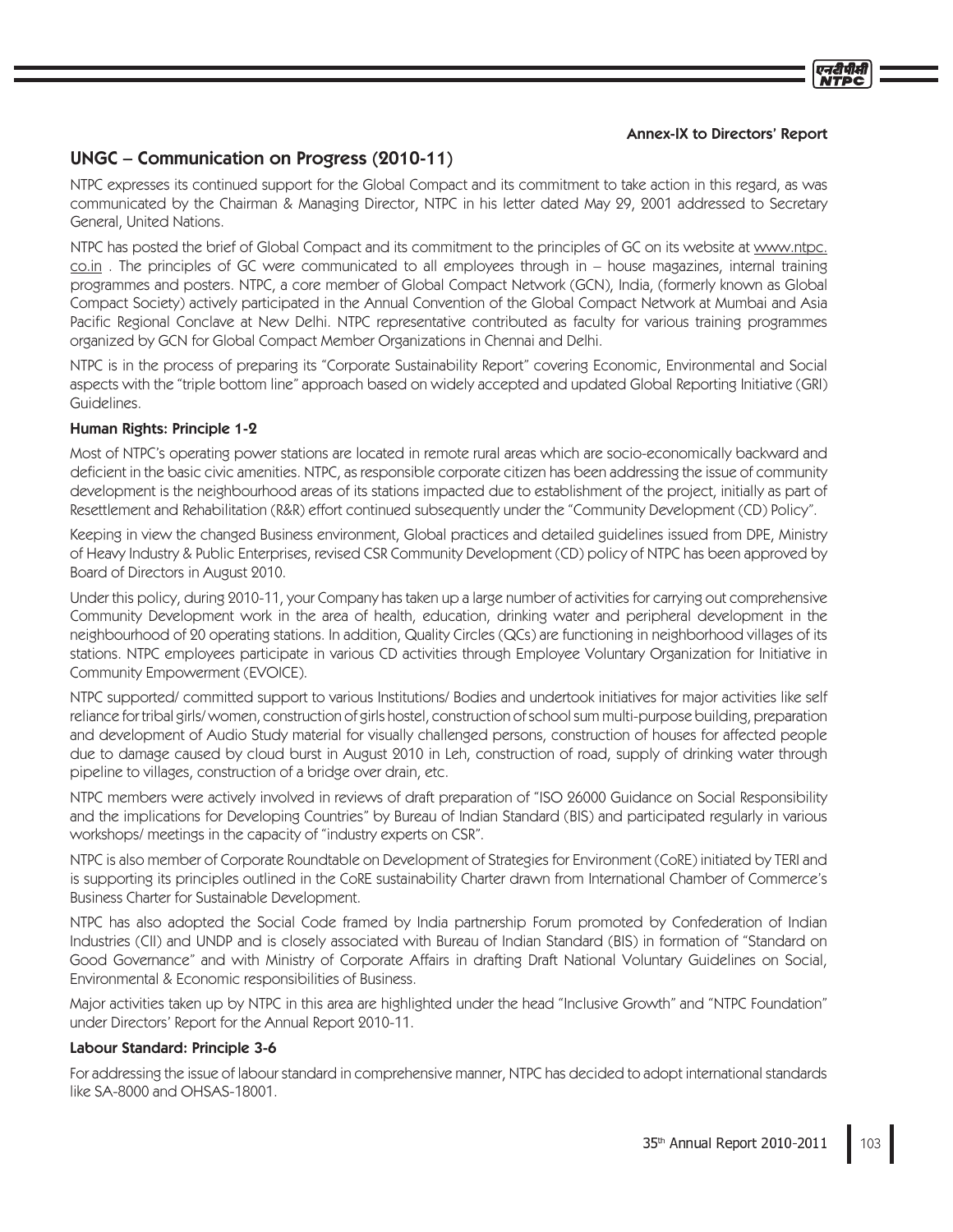

During the year 2010-11, Kawas and Kayamkulam got Accreditation for SA-8000. Anta, Farakka, Faridabad, Jhanor-Gandhar, and Simhadri stations of NTPC got revalidated for accreditation for SA-8000 and Surveillance Audit for the same was conducted at 09 Stations i.e. Anta, Auraiya, Badarpur, Farakka, Faridabad, Jhanor-Gandhar, Kawas, Rihand and Simhadri. Revalidation for SA-8000 is in process at Ramagundam, Singrauli and Unchahar.

### **Environment: Principle 7-9**

NTPC has taken a number of initiatives towards preservation of the environment by providing state-of-the art pollution control systems, regular environment monitoring and judicious use of natural resources, adoption of advanced and high efficiency technologies such as super critical boilers for the up-coming projects (Sipat, Stage-I). High efficiency Electrostatic Precipitators (ESPs) with efficiency of the order of 99.9% or higher with advanced ESP control systems have been provided in all coal based plants.

For institutional strengthening, NTPC organized specialized training programmes in 2010-11 viz 'Environment Management, Climate Change & Carbon Mitigation' for executives directly working for Environment functions, 'Environmental Concerns' for the executives working in non Environment functions and 'Insight into the Environment Management' for high level executives

Major activities taken up by NTPC in the area of Environment are highlighted under the head "Environment Management" under Directors' Report for the Annual Report 2010-11.

#### Anti-corruption: Principle 10

NTPC has a Vigilance Department headed by Chief Vigilance Officer, a nominee of the Central Vigilance Commission. The four units of Vigilance Deptt, namely Corporate Vigilance Cell, Departmental Proceeding Cell (DIPC), MIS Cell, Technical Cell (TC) deal with various facets of Vigilance Mechanism. Exclusive & independent functioning of these units ensure transparency, objectivity and quality in Vigilance functioning. The Vigilance Department submits its reports to Competent Authority including the Board of Directors. The CVO also reports to the Central Vigilance Commission as per their norms.

Major activities taken up by NTPC in the area regarding Implementation of Integrity Pact, Implementation of Fraud Policy, Preventive Vigilance Workshops and Vigilance Awareness Week etc. are highlighted under the head "Vigilance" under Directors' Report for the Annual Report 2010-11.

For and on behalf of the Board of Directors

Place: New Delhi Dated: August 04, 2011

(Artip Roy Choudhury) Chairman & Managing Director